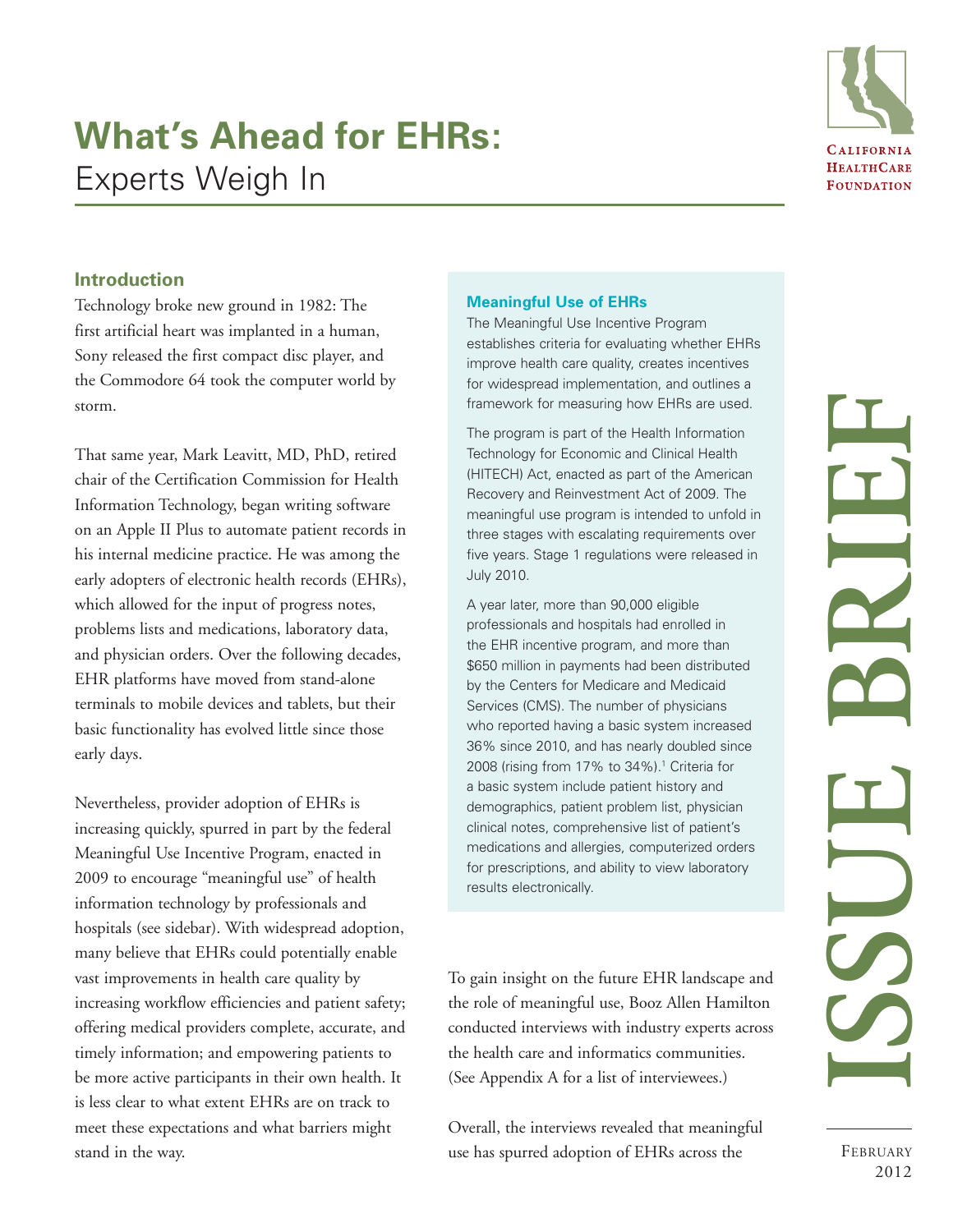provider community, but that there have been unintended effects. Interviewees also cited limited incentives for providers to electronically exchange information outside of their existing closed systems, and a lack of incentives for vendors selling EHR systems to facilitate the exchange of information with other systems. Asked to provide their vision for EHRs over the next five years and beyond, they predicted that the next generation of EHRs will offer:

- Further integration with mobile technologies;
- Greater affordability and personalization for providers;
- $\blacksquare$  More accessibility and interoperability with other systems; and
- Greater emphasis on patient-centeredness to encourage patient engagement in care decisions and communication with providers.

The experts differed in their opinions about whether the government should continue to take a leading role in influencing the marketplace for these technologies.

All of these findings are discussed in more detail below.

## **EHR Roots in Coding**

To understand current challenges, the research looked at the history of the EHR. Prior to meaningful use, many EHRs were designed primarily to create the clinical note as a way to ensure that providers were paid appropriately by insurance companies. Peter Basch, MD, medical director of e-Health for MedStar Health, indicated that most providers who made a successful business case for EHR deployment tended to focus on downsizing staff, eliminating or reducing transcriptions, and "upcoding" to maximize payments. With the focus on coding, EHRs tended to pay for themselves fairly quickly, but excessive documentation was needed to justify the code level billed. In a May 2011 article in *The New England Journal of Medicine,* Basch and co-authors described how the focus on extensive documentation of patients' histories and physical examinations to justify coding and satisfy auditors had the effect of diverting EHR vendors from focusing on enhancements to improve quality and efficiency of care. Rather than developing elements to improve workflow design or clinical decision support, vendors' time, attention, and creativity were focused on automating documentation methods.

#### **Project Methodology**

The goal of this project was to examine the past, current, and future development of EHRs through interviews with a diverse set of experts in health care, health IT, and technology. To identify experts for interviews, the researchers requested referrals and suggestions from internal subject matter experts at the California HealthCare Foundation and Booz Allen Hamilton. Using a formal interview guide, the project team sought input from experts on three overarching subjects: (1) the history and development of EHRs; (2) the influence of the Meaningful Use Incentive Program on the current EHR environment; and (3) visions and expectations for the next-generation EHR. Two members of the project team conducted each interview, completing a total of 14 interviews. The project team reviewed the information gathered, outlined the themes that emerged from the interviews, and organized the themes for publication. The team also conducted secondary research to quantify some statements provided by the interviewees.

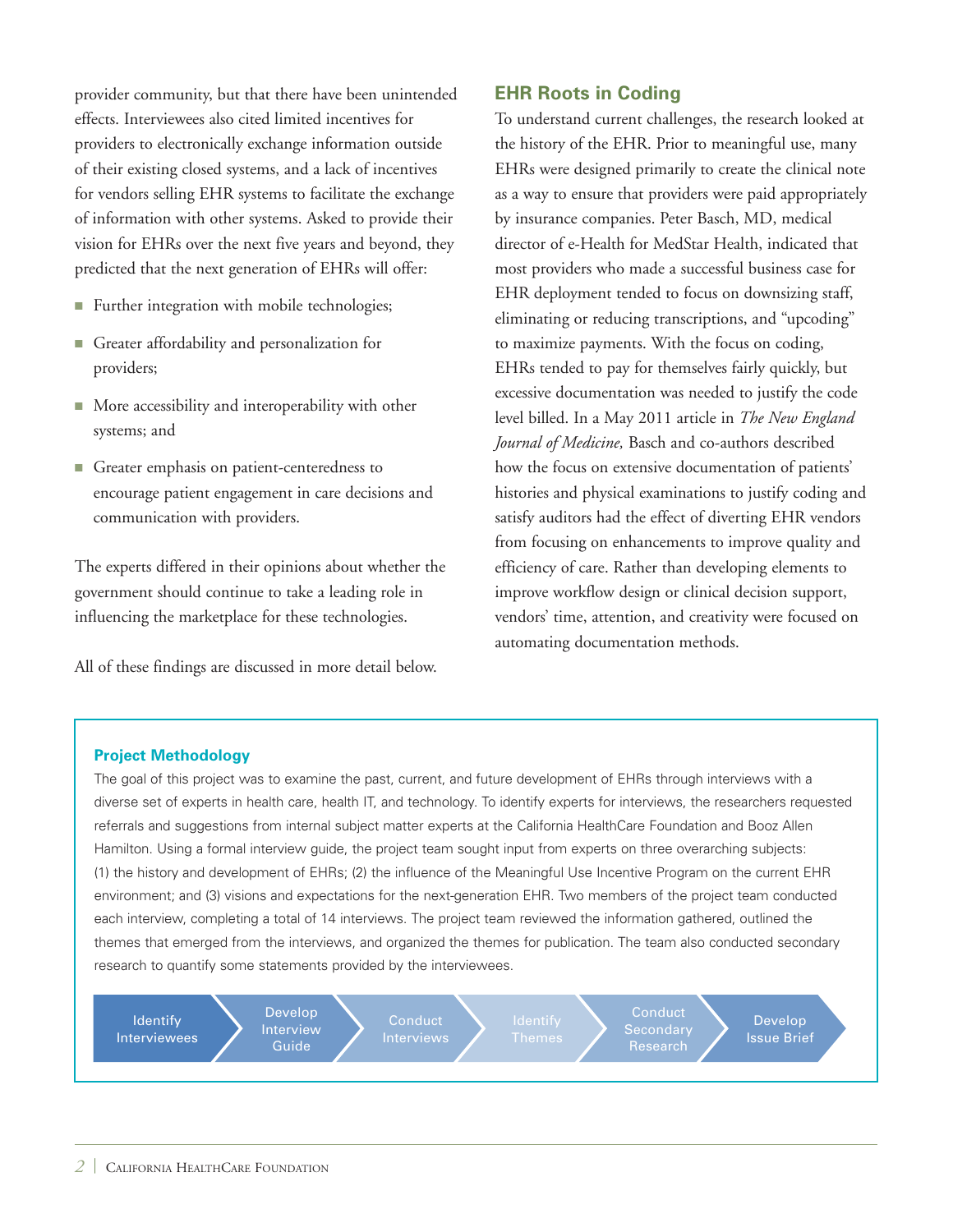Many experts view EHRs' initial focus on documentation and billing as the primary contributor in delaying EHR optimization. Ian Morrison, PhD, founding partner of Strategic Health Perspectives, has worked with EHRs for more than 30 years and has monitored the system's slow evolution. "It's taken a long time to get not particularly far," Morrison said. At their origin, EHRs were static, passive recipients of information, and even today, many EHRs are unable to provide real-time feedback to providers and offer only limited data-gathering options. Until recently, most EHR systems closely resembled personal computers prior to the popularization of the Internet; providers could organize and store information on their own systems, but the data could not be shared. "From a value perspective," said Charles Kennedy, MD, CEO of aligned care solutions for Aetna, "you were getting an electronic filing cabinet."

Kennedy noted that the intricacies of health care decisions have made effective EHR design challenging. "The complexity of physician decisionmaking within a 10-minute visit is almost unimaginable. One inherent challenge in EHR design is engineering data and decision support that can allow for this level of complexity, yet be user friendly," he said. John Glaser, PhD, CEO of the Health Services Business Unit for Siemens, compared it to hiding the complexity of an automobile's inner workings from the driver; an effective next-generation EHR would allow the user to determine "what's wrong with Mrs. Smith" without requiring the user to read through 200 notes. "That's really, really hard to do," Glaser said.

A further problem is that many EHRs are not designed for health information exchange. Several interviewees noted that, although meaningful use timelines will require greater interoperability, the majority of EHR systems operate on closed networks that do not easily connect or communicate with other systems. Making connections between providers' EHR systems can be expensive, and such connections occur on a one-to-one basis. Due to this fragmented approach, closed systems have become

#### **Obstacles to the Evolution of EHRs**

Interviewees cited several contributing factors to EHRs' slow evolution:

- • **Initial Focus on Coding, Billing, and Documentation.** Vendors had few incentives to focus on enabling EHRs to improve the quality and efficiency of care.
- **Complexity of Health Care.** It is challenging for EHRs to facilitate clinical decisionmaking while remaining user-friendly.
- **Limited Focus on Information Exchange.** Vendors have few incentives to move past closed systems.
- **Fee-for-Service Payment Structures.** EHRs operate within the confines of the current system.
- **Prohibitive Costs.** EHR implementation is financially out of reach for some providers.

lucrative for vendors, which can charge customers for additional services each time they wish to connect with another system or partner.

Without efforts from health industry leadership to change incentives within the market, vendors will have little motivation to evolve. Even for providers with the funds to pay for interoperability, there is a law of diminishing returns. Patients typically move in limited geographic areas, and hospitals and provider groups channel interoperability toward high-volume relationships. For example, a provider group will gain a larger return on investment by having connectivity with a local hospital where it frequently refers patients, rather than with a competing provider group or hospital in another town.

Fee-for-service payment — which is deeply entrenched in the health care system — is another constraining factor in the evolution of EHRs. The fee-for-service culture — in which providers receive additional payments for additional services — is changing very slowly. Coding structures and patient visit volume still determine payment; therefore, providers are incentivized to provide more expensive or more frequent care.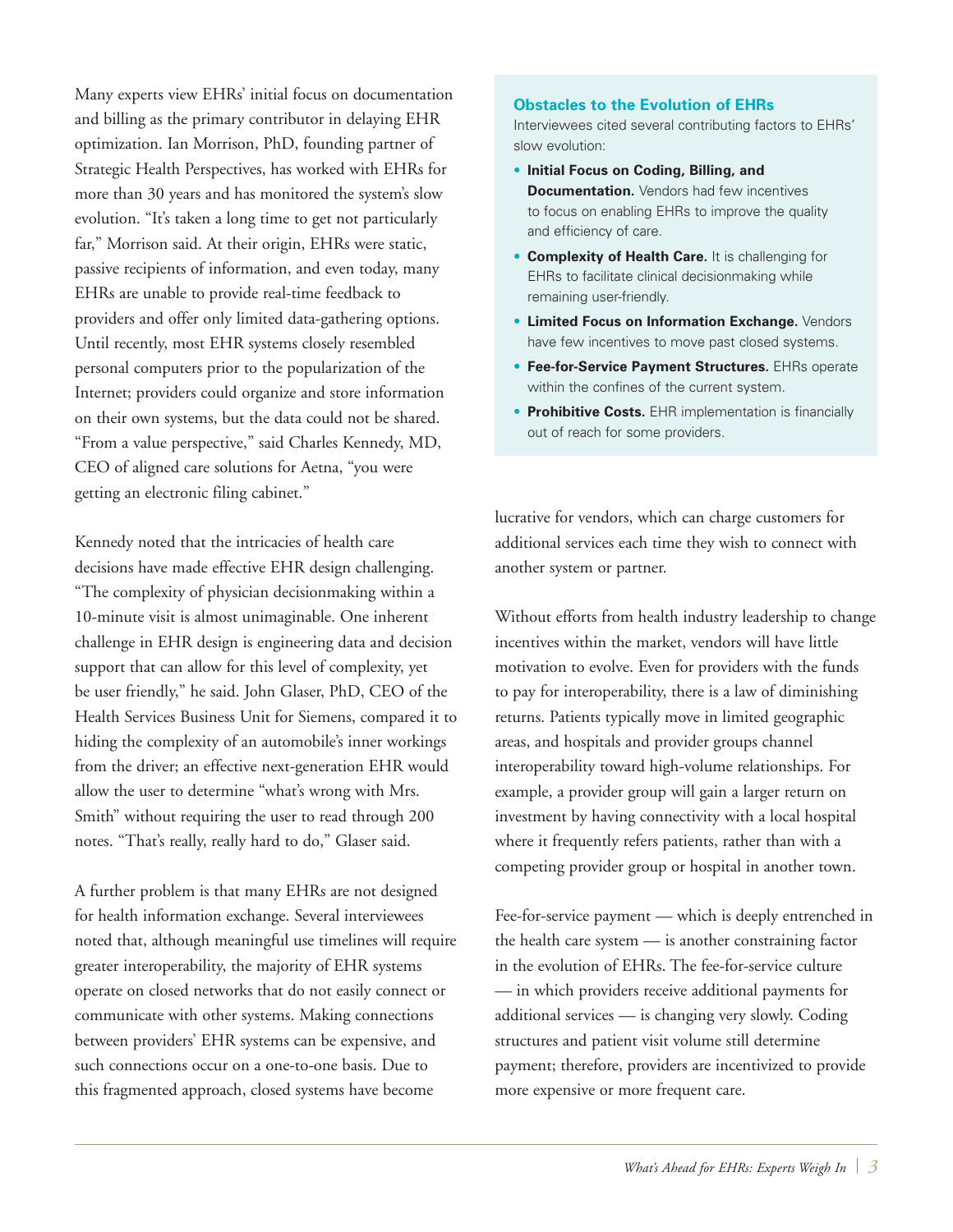Finally, the cost of EHR adoption is too high for some providers. The business case has been difficult to make for small practices that tend to operate on slim margins. In addition to the direct cost, EHR adoption requires radical change to the practice environment; initially slows down established care and administrative processes; and provides only modest financial benefits. Further, small provider offices — which serve a vast majority of US patients — have little funding or information technology staff to assist them in implementation. In great part, these are the central challenges that the federal meaningful use program was designed to address.

# **Concerns and Unintended Consequences of Meaningful Use**

Most interviewed experts agreed that meaningful use incentives have succeeded in creating the first "tipping point" for EHR deployment. Providers are now less likely to wonder why they should implement an EHR within their practices and are more likely to consider when and how they will adopt the technology. "Meaningful use has provided a guiding force for small and start-up vendors" in building their products, said Indu Subaiya, MD, MBA, co-founder of Health 2.0. Vendors are now including capabilities and functionalities that they might not have prioritized without the influence of meaningful use incentives, including considerations for patientcenteredness.

However, some interviewees had concerns regarding several aspects of the incentive program, including the following:

**Usability.** The HITECH Act established the criteria necessary to designate EHR technology as certified to support the achievement of meaningful use stage 1, but these criteria do not include any requirements for usability. L. Gordon Moore, MD, director of clinical transformation for Treo Solutions and president of Ideal Medical Practices, described a community health center that selected an EHR system based on the vendor's

description of its many capabilities; but once the system was installed, the staff realized that even apparently straightforward tasks were beyond their abilities. "The steps they had to go through to run reports were so complex that they just couldn't do it," Moore said.

The Office of the National Coordinator for Health Information Technology (ONC) has recognized this gap and is working with the Agency for Healthcare Research and Quality and the National Institute of Standards and Technology to develop guidelines for technical evaluation, testing, and validation of usability.<sup>2</sup>

**Costs.** For some providers, the cost of implementing an EHR system is prohibitive, even with meaningful use incentive payments. For an average five-physician practice, implementation can cost as much as \$162,000, with up to \$85,500 in maintenance expenses during the first year. Additionally, end users — physicians, other clinical staff, and non-clinical staff — need an average of 134 hours of training per person to effectively use a typical record system in clinical encounters.3

**Innovation.** Meaningful use may have had the unintended effect of slowing innovation, according to some interviewees. When the [Health Information](http://www.acronymfinder.com/Health-Information-Technology-Policy-Council-(HITPC).html)  [Technology Policy Council](http://www.acronymfinder.com/Health-Information-Technology-Policy-Council-(HITPC).html) (HITPC) defined the components necessary for an EHR system to be meaningful-use certified, it diverted limited financial and personnel resources that might otherwise have been used for innovative leaps forward. Developers initially focused solely on the stage 1 components; they are now planning for stages 2 and 3, which are still in draft form. Leavitt characterized such vendor response as an unfortunate, but common, "checklist" mentality. "When people are paid by the government to do something specific, then you've taken away the incentive for them to do something more," said Leavitt.

**Patient-centeredness.** Some components of meaningful use call for patient-centered capabilities, such as the stage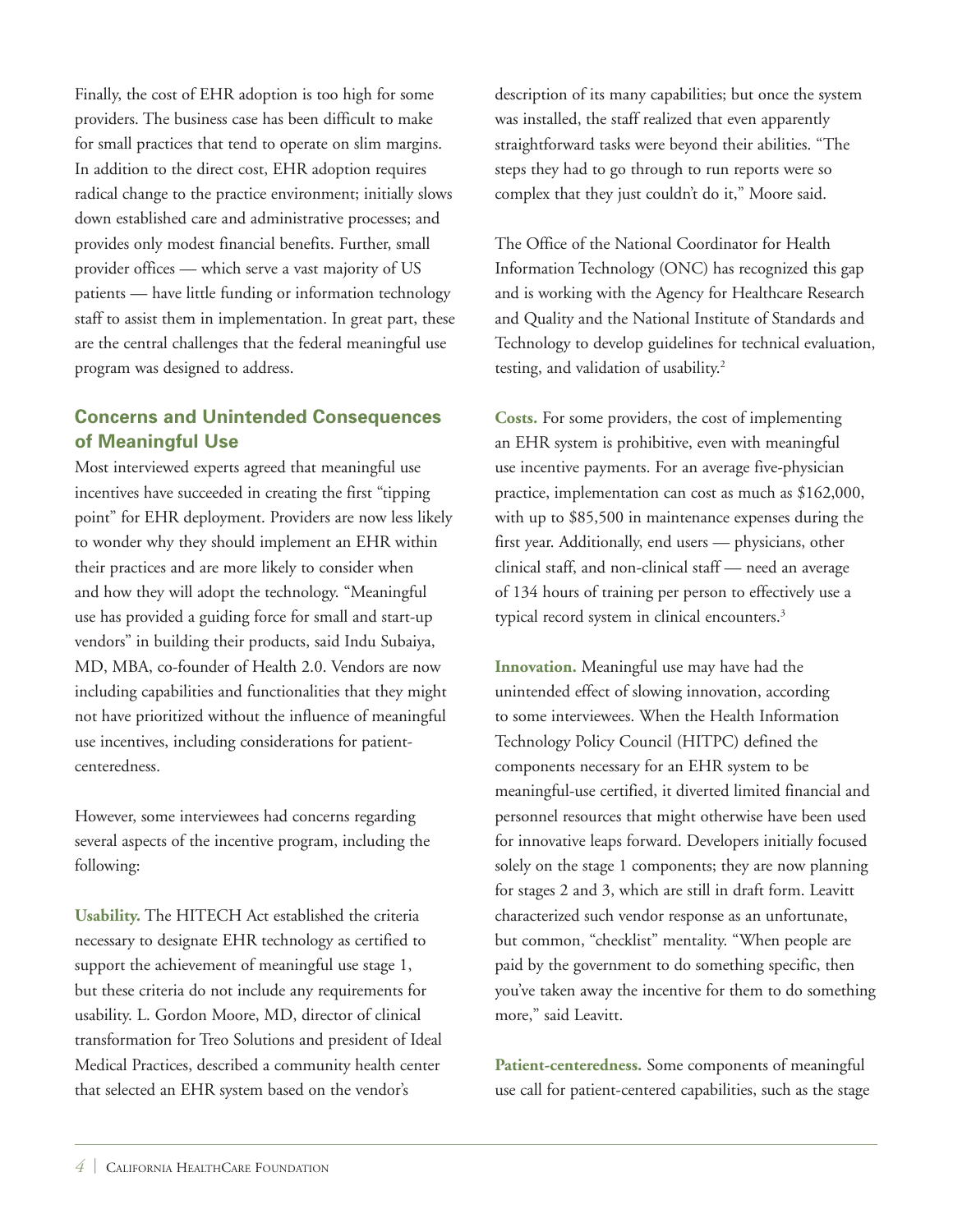1 requirement to provide patients with an electronic copy of their health information, discharge instructions, or clinical summaries upon request. Stage 1 also requires providers to give patients health information or literature as part of their visit. "We're now seeing more patient engagement than ever before," Subaiya said, noting that the meaningful use requirement for after-visit summaries for example, has already increased patient involvement beyond what was typical two years ago (prior to stage 1 implementation). Some of the experts suggested that more aspects of stage 1 should have been patientcentered, and that patients should play a bigger role in conversations concerning the components of meaningful use stages 2 and 3. Current EHR systems are built around practices or hospitals, not patients. As a result patient information is scattered across the health care system, thereby inhibiting a holistic view of the patient's health.

**Interoperability.** Many of the interviewees cited interoperability as a chief concern. Beyond e-prescribing requirements, stage 1 meaningful use requires providers to be able to share key clinical information among appropriate providers. However, there are requirements for sharing clinical information outside the providers' own health system. Specifically, stage 1 requires the ability to "perform a test of health information exchange (HIE)," and stage 2 proposes to eliminate the HIE test "in favor of objectives that use HIE."<sup>4</sup> (See Appendix B.) As a result, vendors have little incentive to facilitate information sharing outside of closed systems, and most EHR-enabled health systems operate in silos. Technological concerns also remain an issue, particularly in the standards arena. For example, EHR vendors and their customers may not adhere to existing standards on transmission and receipt of patient data, and coded vocabularies are often implemented differently in different systems.

When providers choose to invest in interoperability with other providers and systems, they typically elect to connect with those whom they interact most frequently, which can result in limited exchange. This is a business decision to maximize investments with systems that will yield the greatest return, but some experts stated that providers should not have to choose between capabilities and interoperability. Although proposed language for stages 2 and 3 of meaningful use includes a greater emphasis on interoperability, some interviewees pointed to the limited requirements for interoperability under stage 1 as a missed opportunity and contributor to an industry standard that prioritizes capabilities over interoperability.

## **Poised for Innovation**

Despite a history of slow evolution, EHRs are poised for significant change over the next decade due to developments in the policy, regulatory, and technology environments.

The Patient Protection and Affordable Care Act (ACA), passed in 2010, signaled a shift away from fee-for-service reimbursement toward payment models that reward quality of care, rather than volume alone. Several experts stated that payment and care delivery reform will have a revolutionary effect on the health care system. "I frankly think that curing cancer would have less of an impact on the US health care system than payment reform will have," Siemens' Glaser said. In recent decades, payers and employers have spearheaded efforts to control health spending by promoting integrated care delivery and rewarding performance. Momentum has been building for collaborative care models, such as patientcentered medical homes (PCMHs) and accountable care organizations (ACOs), which leverage technology to improve quality and control costs.

The ACA significantly increased attention to ACOs through the Medicare Shared Savings Program (MSSP), designed to financially reward provider groups who collectively bear risk for the full continuum of care for Medicare beneficiaries and demonstrate savings by providing high-quality and well-coordinated care.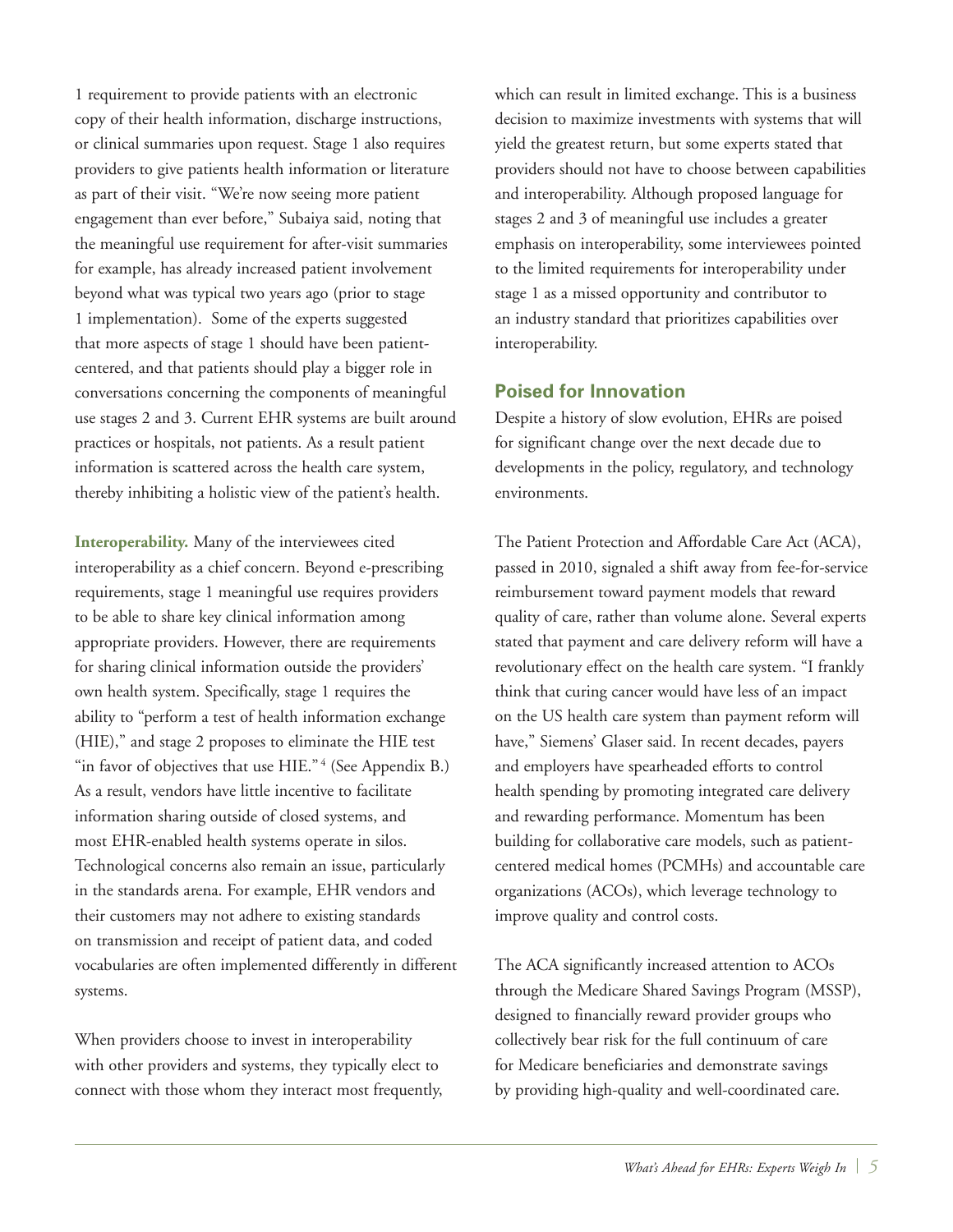Notably, the most-heavily weighted quality criterion for the MSSP is the ACO's use of an EHR system.<sup>5</sup> ACOs are commonly expected to require EHRs and HIE capabilities, as well as additional tools to manage population risk, including analytics and business intelligence, revenue cycle management, personal health records, and member engagement tools.

Patient-centered medical homes will require technological tools that exceed the capabilities of today's EHRs in order to facilitate technology-enabled care coordination across distributed and diverse care teams. For example, the Special Care Clinic (SCC) in Atlantic City, New Jersey, a recognized innovator in primary care and chronic illness management, uses non-clinical health coaches to work with patients — in person, by phone, and by email — to help them manage their health. Although SCC uses an EHR system as a foundational technology, the center's leadership has been vocal about the shortfalls of currently available systems and has identified specific opportunities where EHRs must evolve or converge with other technologies to address the needs of medical home practices.<sup>6</sup>

Private insurers are also prioritizing use of health IT as the traditional business of health insurance erodes and as firms diversify into services and care delivery. Health plans have developed significant capabilities in health management based largely on claims data. The potential value of clinical data for integrated health analytics, as well as more direct intervention in support of care management, has fueled investment in EHRs, HIE, and patient communication technologies. Ted Eytan, MD, a director at The Permanente Federation, explained that integrated health systems encompassing both insurance plans and provider groups, such as Kaiser Permanente, Geisinger, and Health Partners, use EHRs to improve care and reduce costs by viewing patients and their care in a more comprehensive manner. "Models like ours have pushed the development of EHRs to be more humancentered," Eytan said.

The interviewees noted that EHR systems will need to more effectively support population health management and patient engagement in virtually integrated systems of care. In addition to established providers and insurers, a new generation of doctors is creating a demand for effective, innovative health IT. Morrison observed that many newly graduating physicians "won't go anywhere without an electronic [health record] system," and that both patients and providers seek more convenient interactions outside of office visits. The evolution of companies such as athenahealth, American Well, and RelayHealth is representative of the growing need for more patient-provider communication.<sup>7</sup> In the future, these sites may look more like social networks. In one example, Hello Health has taken social networking and EHR practice management capabilities and combined them into one Web-based system, enabling better patientprovider communication.

Many providers also use mainstream social media tools to communicate with their patients. Nearly 1,200 US hospitals use some form of social media to interact with their patients, including Facebook, LinkedIn, Twitter, and Foursquare.<sup>8</sup> Social networking allows patients to contact their providers via a medium that is familiar to them. Patients can also create circles of health care that include their providers and loved ones, and they can communicate via a multitude of communications tools, including email, text messaging, and voicemail. As these types of communications become more mainstream, and as a younger generation of doctors becomes integrated into the workforce, patients will likely come to expect to communicate with their providers in these ways.

Finally, new technologies to improve patient care are more promising when combined with EHRs. Matthew Holt, co-founder of Health 2.0, described a growing number of tracking tools and sensors that can be used to more continuously monitor clinical and behavioral indicators, such as blood pressure or eating habits. Another tracker combines an inhaler with a Global Positioning System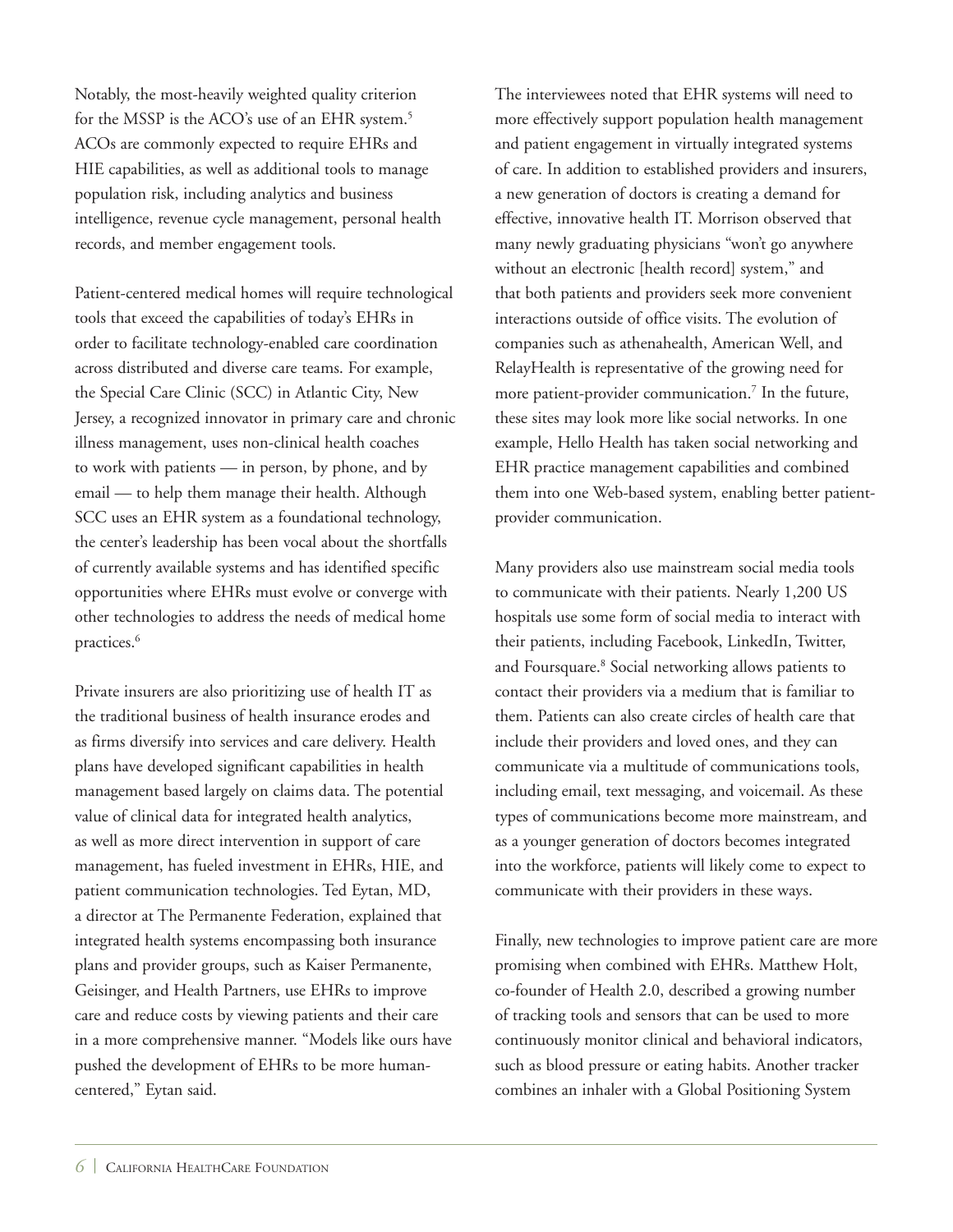(GPS) for asthmatics to identify regions more likely to induce an attack. When integrated into EHRs, the data collected by such devices can provide physicians with a more integrated view of their patients' health, particularly for those with chronic conditions that require close monitoring.

Eventually, a wave of genomic data will add even greater depth and diversity to the information providers and patients can use to manage health in a more continuous and personalized way. These trends collectively suggest that EHRs, and the larger IT environment, are on the verge of greater change and improvement.

## **The Next Generation of EHRs**

The promise of EHRs was further defined by the experts' visions for the future. The interviewees said that they expect EHRs to play a larger role over time in providing high-quality, low-cost care.

Financial incentives for EHR adoption and resulting competition among vendors have already begun to drive down the cost of EHRs. Overarching trends toward more loosely coupled technical architectures and distributed data sources will favor cost-constrained adopters, such as small provider groups, which may be able to use pareddown interfaces for simple data needs on inexpensive and easy-to-use devices such as iPads.

Providers are already using mobile health applications for functions including educating patients, aiding in diagnosis and treatment, and collecting data remotely. More than 10,000 mobile health applications are already available, with some 6,000 on iTunes, and the data from these applications can be integrated into EHRs.<sup>9</sup> Researchers at Children's Hospital Boston and Harvard Medical School are taking these trends a step further by investigating and creating prototype approaches to achieve an "iPhone-like" health IT platform model, through a grant provided by ONC's Strategic Health IT Advanced Research Projects (SHARP) program. The platform architecture will

provide core services and support extensively networked data from across the health system, as well as facilitate substitutable applications, similar to iPhone "apps."<sup>10</sup>

To realize the full potential of EHRs, however, the next generation of systems must allow for data to be accessible and usable by appropriate parties. The most realistic scenario for the near future seems to be local or regional systems uniting providers that have significantly overlapping patient communities. Meaningful use stages 2 and 3 may help bring this scenario closer to reality.

In the distant future, health records could become completely interoperable and independent of vendor, provider, and format. Stakeholders across the health care community derive greater benefits when health information flows freely, the experts noted. In a September 2009 paper titled "Toward Health Information Liquidity: Realization of Better, More Efficient Care from the Free Flow of Health Information," Booz Allen's Kristine Martin Anderson and co-authors pointed to increasing evidence that free-flowing patient data from pharmacies, laboratories, and medical imaging improves health care access, safety, convenience, efficiency, and outcomes. The paper asserted that free-flowing information, when combined with a concerted focus on the patient, can be particularly effective in opening the door to innovation.

Many of the experts interviewed said they believe the future of health care should be rooted in patientcenteredness, and that EHR systems could go far beyond the mandates of meaningful use in promoting patient-centeredness. From a patient perspective, the desired health care practice or system would promote proactive care and accountability, offer convenient access, help patients deal with their conditions and treatment options, assist them in making good choices, offer the best of science, and treat them with dignity and respect. Many of these attributes can be realized through a highly functioning EHR system that accommodates patient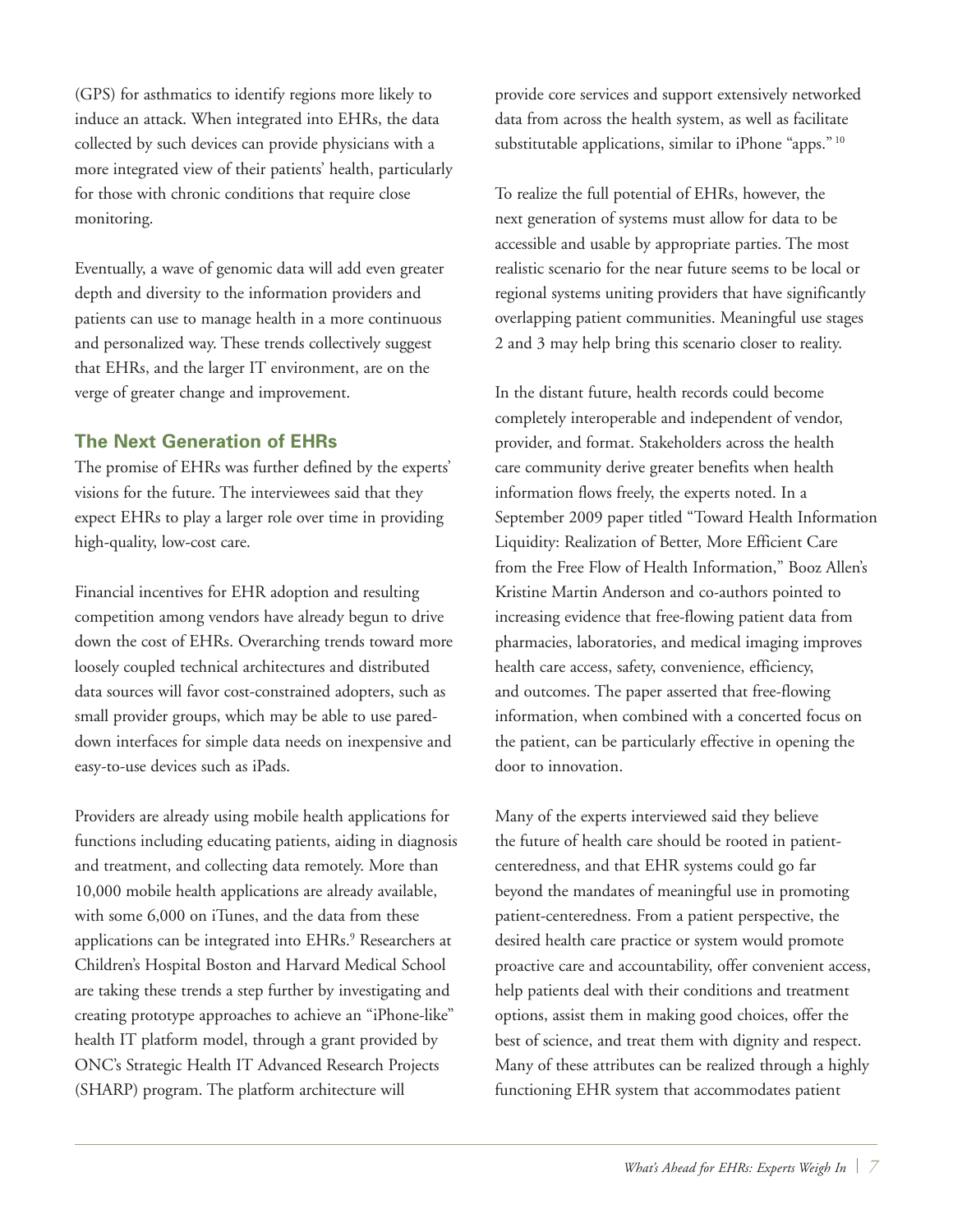access and participation in an innovative, forwardthinking way.

EHRs can foster proactive care by enabling patient and provider to create a shared agenda. For example, EHRs can create alerts for screenings and chronic care management that can be discussed while the patient is in the physician's office for a different reason. From a practical standpoint, Basch said, providers should pay attention to the patient's chief complaint, but avoid having it become a "chief distraction" that gets in the way of addressing other care opportunities. Scheduling further care should be possible with a few clicks.

Outside of office visits, patients should be able to securely communicate with their providers directly via email, social networking, or other online tool that augments the EHR capabilities without creating additional data silos or isolated communication channels. Enabling patients to communicate electronically with health care providers and gain access to medical records may also improve physician-patient relationships and help motivate patients to play an active role in managing their chronic conditions. Initiatives aimed at patient activation are emerging from diverse sources.

The Department of Veterans Affairs (VA) is focusing on a patient-centered model in its Virtual Lifetime Electronic Record initiative, said Peter L. Levin, PhD, senior advisor to the secretary and chief technology officer for the VA. "By applying some relatively ordinary tools and methods from computer science, IT, and clinical practice," Levin said, "we learned that there were tremendously impactful things we could do quickly" to improve EHRs and patient access to them. (Patients may opt out if they are uncomfortable with electronic records.) A cornerstone of that effort has been the Blue Button project, which enables veterans, service members, and Medicare beneficiaries to download their personal health record as a readable file. Being patient-centered is critical, Levin said, because he predicts a "tectonic shift" toward patients engaging more in their own health care and holding providers accountable for quality.

Kaiser Permanente offers a patient portal intended to not only provide patients with access to their EHRs, but also to remind them of upcoming care needs. Upon signing in to the portal, patients receive alerts for information, check-ups, updates on lab results, and simple steps and recommendations for health improvement. Kaiser Permanente's success demonstrates that future EHRs must go far beyond their roots in documentation and billing. The next generation of systems will not only advance in the capture and integration of clinical data, but also represent a key point of engagement for providers or health coaches to help "activate" patients.

Such initiatives build on market and technology trends already evident: the increasing use of communication tools, the proliferation of mobile devices, advances in sensor technologies, and a growing wave of online health tools. All of these increase patients' abilities to be their own best advocates and play a role in their own care.

# **Next Steps: Regulations vs. Free Market**

Most of the experts agreed that meaningful use regulations have contributed to the increase in widespread EHR adoption, but they disagreed on which forces should drive continued EHR development. Some promoted further government involvement and intervention, while others believed EHRs would advance more quickly if market forces were left to drive innovation.

# A Regulated Market View

Several interviewees suggested that meaningful use should be expanded to include more robust requirements for data-sharing and interoperability. Large and small vendors could be required to share information in a meaningful way, such as developing notification systems to alert relevant providers that a patient within a given community has been admitted to the emergency room. Morrison took this idea a step further by suggesting that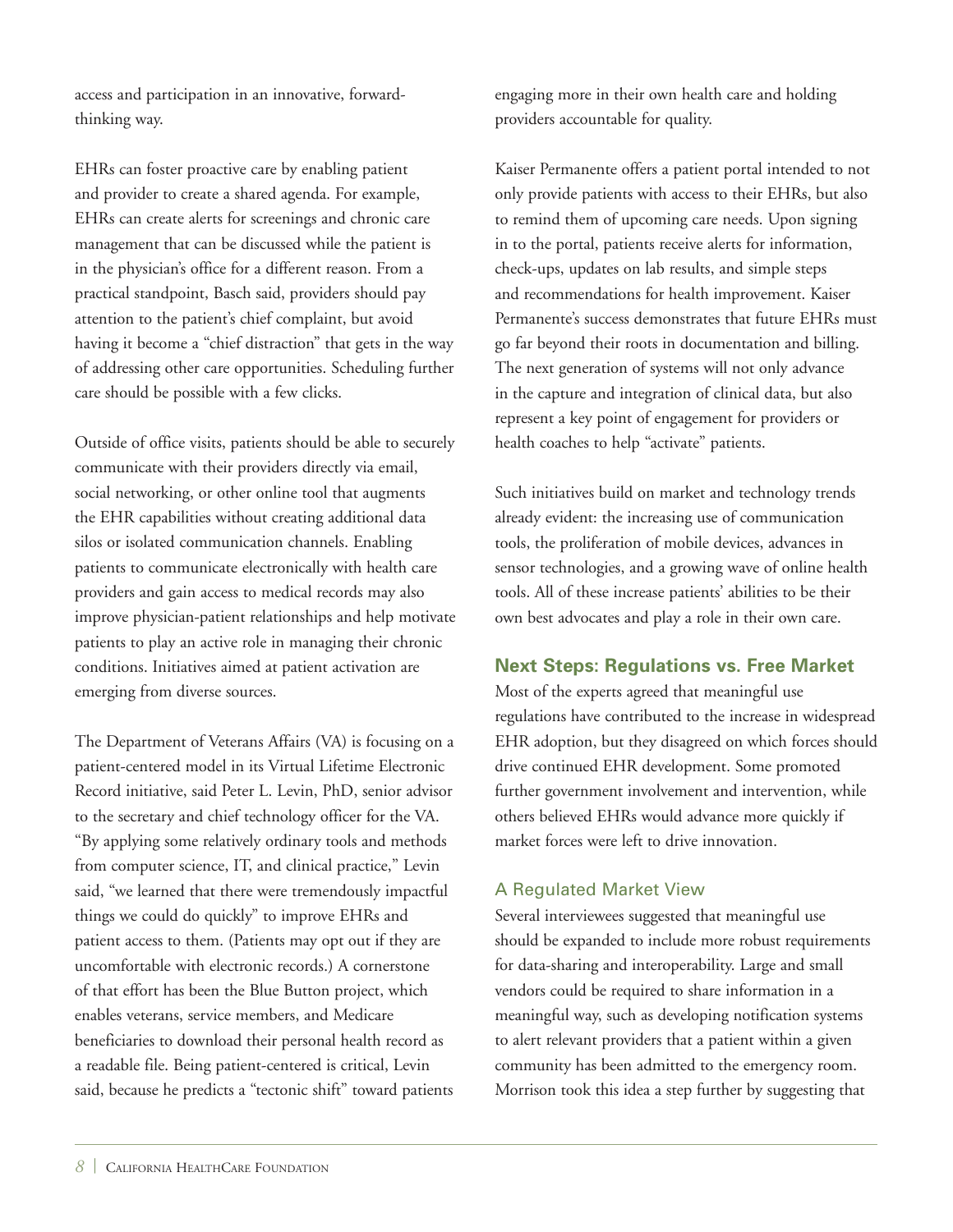the federal government should "make it illegal for systems to operate in fiefdoms" — perhaps monitoring the field in the same way that antitrust regulations are enforced. Moore noted that data-sharing requirements should also be accompanied by legislated firewalls to assure patients that their personal data would not be accessible through any data-mining efforts by the Internal Revenue Service and the Department of Homeland Security.

Some interviewees suggested that vendors be required, under meaningful use or other means, to make data interoperable with other systems. While vendors asserted that this would be extremely difficult, some experts said vendors may be overstating the challenge. Leavitt noted similarities to the cellular phone industry's objections to recent Federal Communications Commission (FCC) rules to allow customers to keep their phone numbers when switching service providers.<sup>11</sup> Several interviewees suggested that meaningful use certification could require that data be made interoperable so that providers are not bound to one vendor or system indefinitely (or incur significant costs to change systems). This requirement could increase vendors' focus on customer service and usability because of the new risk that providers may take their business elsewhere.

Given the current financial climate and the capital risk associated with innovation, some suggested the federal government should assume a leading role in spurring innovation in health IT. One such example is ONC's SHARP program, mentioned above, which is designed to support innovative research that addresses well-documented problems impeding the adoption of health IT.12 ONC also leads the Investing in Innovations (i2) Initiative, a program that leverages competition and awards to spur health IT innovations.<sup>13</sup> While these efforts are still in their nascent stages, they demonstrate the federal government's growing role in incentivizing innovation.

The federal government also fosters HIE through the State Health Information Exchange Cooperative Agreement Program (State HIE) and the Beacon Community Program. Through the State HIE Program, ONC has granted 56 awards totaling \$548 million to promote innovative approaches to the secure exchange of health information within and across states and to ensure that providers and hospitals meet national standards and meaningful use requirements.<sup>14</sup> Launched in 2010, the Beacon Community Cooperative Agreement Program has provided a total of \$220 million to 17 selected communities throughout the US. The objective is to focus on specific and measurable improvement goals in the three vital areas for health systems improvement (quality, cost-efficiency, and population health) and to demonstrate the ability of health IT to transform local health care systems.<sup>15</sup>

In addition to funding innovation and information exchange efforts, the federal government can spur the creation of a robust IT infrastructure that is standardized and interoperable. Given the extensive federal investment to promote the adoption of individual EHR systems, many interviewees indicated that the government has an equally important role in laying the groundwork for a nationwide network of exchange and interoperability. The federal government has taken steps in this direction through the Nationwide Health Information Network, and future efforts can build on this work. As Levin explained, "the greatest power for change lies in the ability to share information with anyone who needs it, regardless of their EHR system."

Interviewees generally agreed that physicians and patients should have greater input into future EHR-related legislation and regulations. Before the government endorses a vision for the next-generation EHR, consumers and end-users could be included on a design team to determine what the future should look like. In this way, the federal government and EHR vendors could follow the lead of consumer product companies, which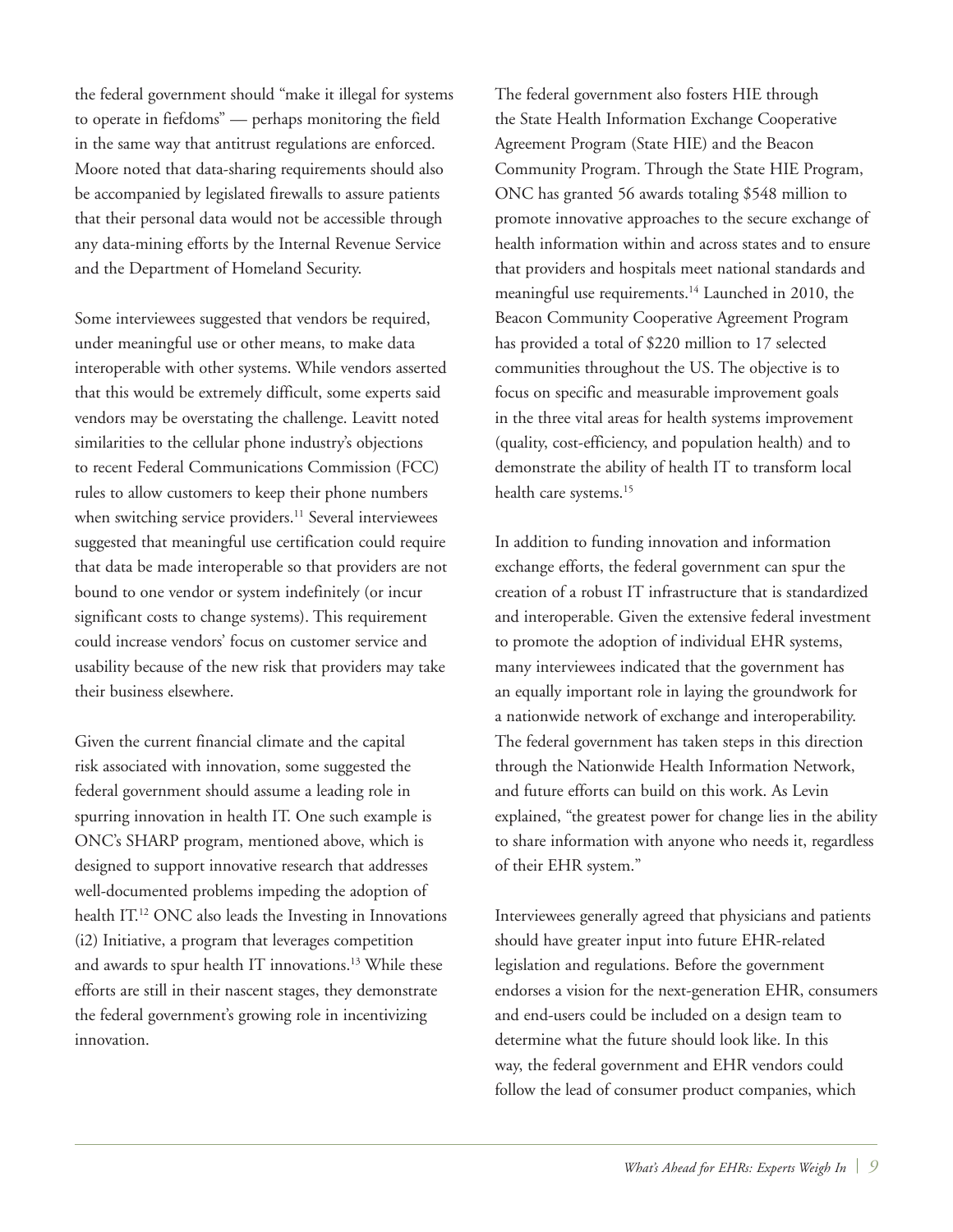have become increasingly advanced in their abilities to listen and respond to consumers' wants and needs. Interviewees also suggested that evaluation of any government-sponsored adoption of EHRs or similar health IT initiatives should include patient perceptions and feedback as a primary source of input through surveys, focus groups, or other means. Considerations of the patient experience with EHRs should include whether care is timely, needs are met, and communication with physicians is satisfactory.

#### A Free Market View

Alternatively, some experts suggested the federal government should forgo future involvement in advancing EHRs because of their perception that regulations can hamper innovation. Assuming ACA legislation remains in place, market-driven innovation in health IT and EHRs is likely to occur as providers seek tools for improving quality and reducing costs through care coordination. Vendors will need to go beyond certification to prove their worth to providers, and providers will assume a greater role in sharing information about their experiences using various systems.

Interviewees explained that existing user forums and satisfaction surveys for EHRs have limitations, and providers may seek avenues for real-time or anonymous feedback. This approach may mimic the social networking-inspired rating systems and sites for other products and services, such as Zagat ratings and Yelp. In a Yelp-type service for EHRs, providers could evaluate, document, and categorize their experiences with various systems and the finances required to adopt and implement the system. This increased transparency would create more confident purchasers and raise the expectations for EHR systems' quality, functionality, usability, and customer service.

Once the issue of federal government certification is in the past, vendors may take the opportunity to capitalize on simpler, less expensive EHR systems that meet the needs of small practices. For example, some individual providers or small practices may be able to improve workflow, coordinate care, and collect patient data through limited-capacity EHR systems that would not necessarily have met the meaningful use certification criteria. Post-meaningful use, vendors will likely need to be more innovative in creating diverse products with a range of capabilities to meet the needs of various practices and health systems. Simple systems could be enabled to connect with larger systems' networks for data analytics and population-level reporting. These shared capabilities could allow providers of all sizes to reap the benefits of health IT by allowing them to purchase and integrate the systems with the functionality most relevant for them.

There are indications that the private sector is already advancing EHR optimization and HIE. A group of seven states and 11 health IT vendors recently collaborated on a set of technical specifications to standardize health data sharing among providers, health information exchanges, and other parties. The specifications leverage existing interoperability standards from ONC and are the result of a workgroup launched in 2011 by the New York eHealth Collaborative. The specifications enable two important HIE capabilities: (1) patient record look-up, which allows clinicians to query an HIE for relevant data on a specific patient, and (2) point-to-point data sharing, which allows encrypted health information to be transmitted pointto-point over the Internet.<sup>16</sup> This effort is indicative of a growing market force that may spur innovation and advancement in EHRs and health IT — with or without federal government intervention.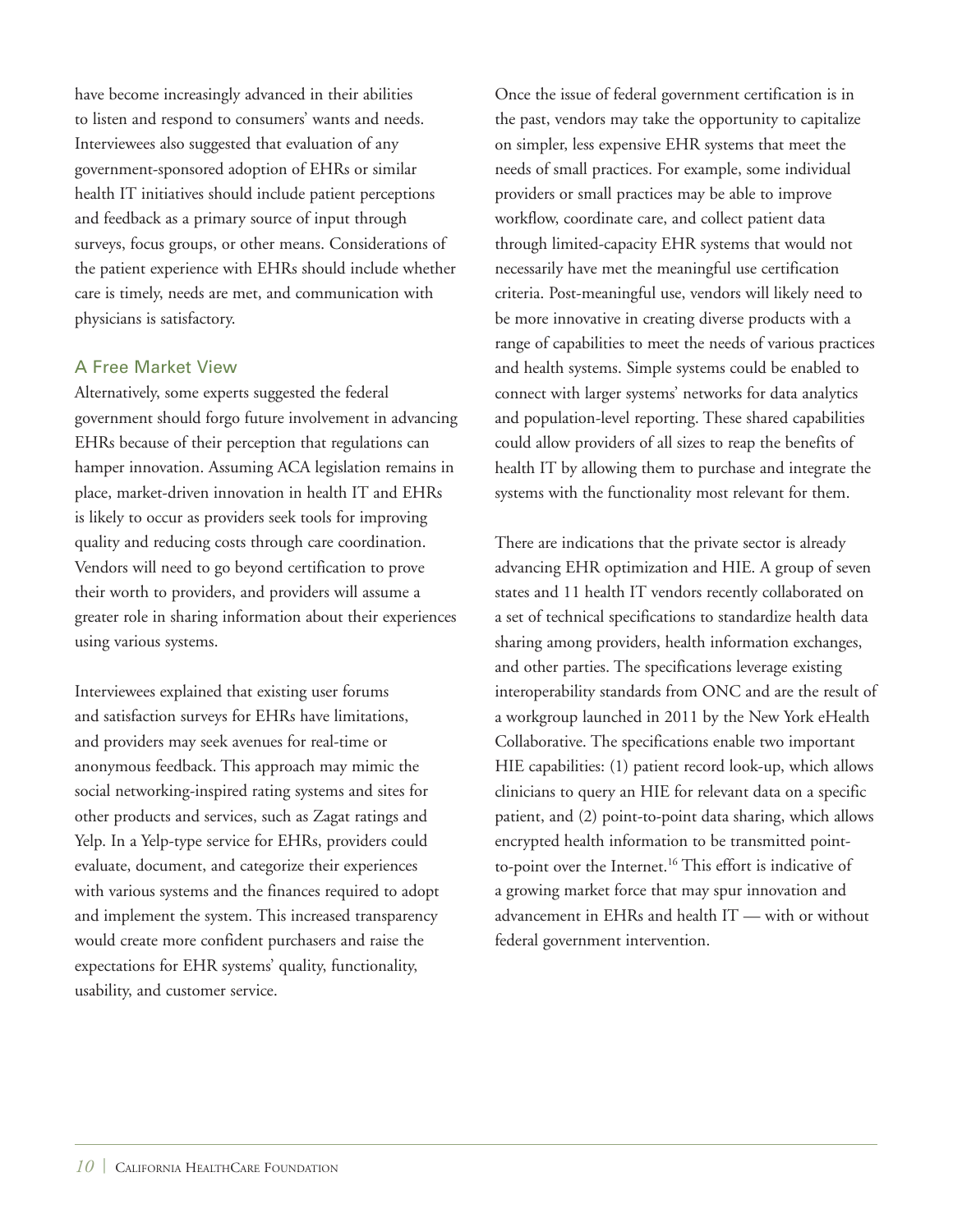# **Conclusion**

Despite decades of slow evolution and limited implementation, meaningful use has created a tipping point for EHR adoption. Although experts debate whether meaningful use has hampered innovation, most agree that EHRs are poised for significant change in the coming decade due to recent changes in technology and the health system, provided that EHRs' evolution continues beyond the lifespan of meaningful use incentives. The experts agreed that EHRs must become more user-friendly, accessible for patients, and interoperable to enable information sharing across the health care community.

The next generation of EHRs will also represent a key point of engagement for new types of data and communications as patients and providers interact in ways that are more continuous, virtual, and personalized. Patients will expect to be able to schedule appointments online and will become frustrated with providers that require them to repeatedly fill out medical history forms. They will seek integrated systems that can assure their information will be appropriately shared during emergency situations. Providers and hospitals that do not share data or allow patients to readily access their information will face a loss of market share or risk decreased payments.

Insurers, for their part, will likely require providers within their networks to implement EHRs as a standard practice of good medicine. In many cases, insurers may become either an information service provider or partner in leveraging EHR technology to manage risk. Some experts suggested insurers may even provide incentives, such as a reduced copayment, for patients to choose providers with payer-approved EHR systems.

Regardless of government intervention, more effective use of EHRs has the potential to transform every aspect of health care in the US, and most experts believe the future is promising.

#### AUTHORS

Timathie Leslie, Vice President Megan Doscher, Lead Associate Brynnan Toner, Associate Booz Allen Hamilton

#### **ABOUT THE FOUNDATION**

The California HealthCare Foundation works as a catalyst to fulfill the promise of better health care for all Californians. We support ideas and innovations that improve quality, increase efficiency, and lower the costs of care. For more information, visit us online at [www.chcf.org.](http://www.chcf.org)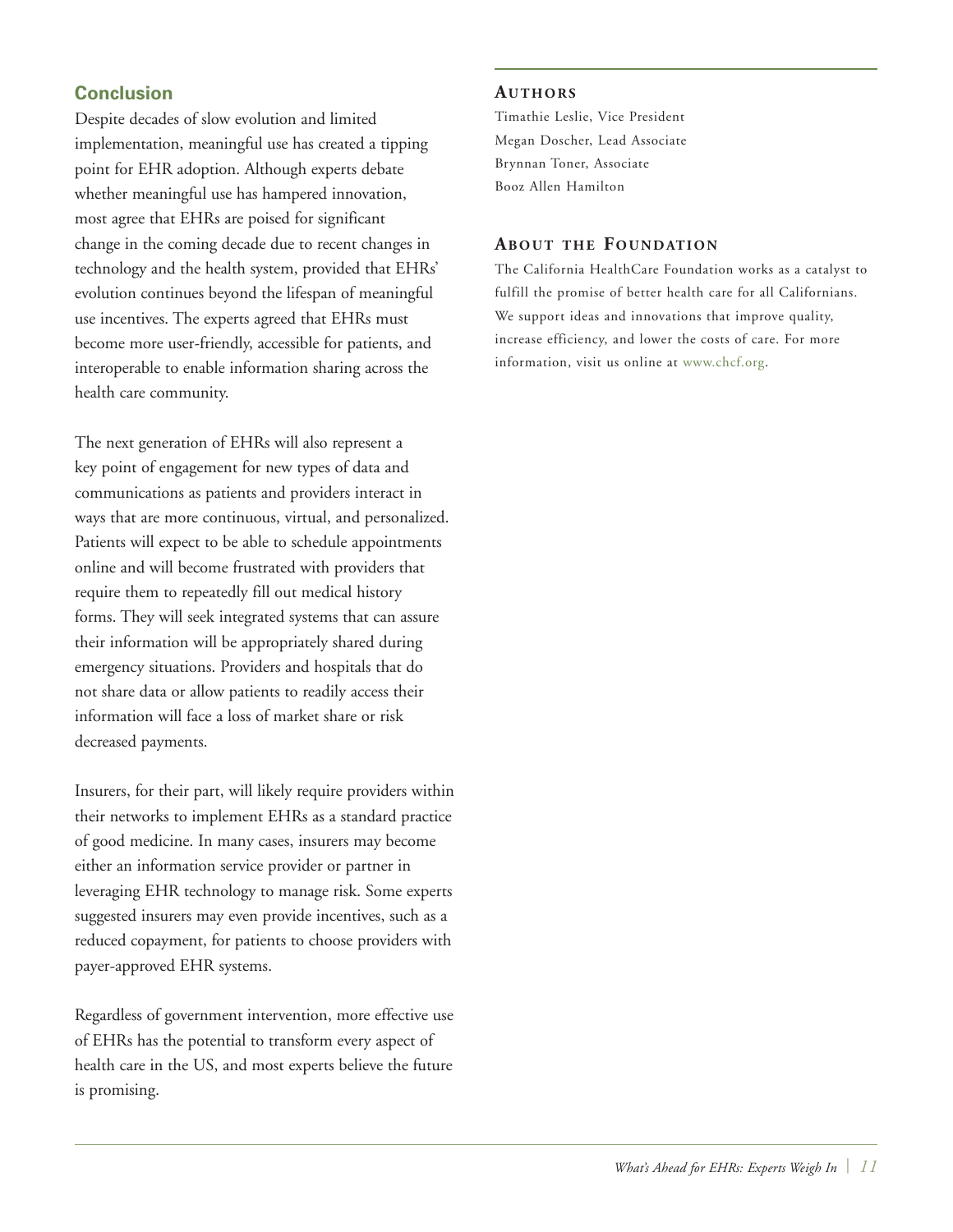## **Appendix A: Expert Interviews**

Kristine Martin Anderson Senior Vice President Booz Allen Hamilton Tim Andrews Vice President Booz Allen Hamilton Peter Basch, MD Medical Director, Ambulatory EHR and Health IT Policy MedStar Health Ted Eytan, MD Director, The Permanente Federation, LLC Kaiser Permanente John Glaser, PhD CEO, Health Services Business Unit Siemens Yael Harris, PhD Director of the Office of Health IT & Quality Health Resources and Services Administration Matthew Holt Co-Founder Health 2.0 Charles Kennedy, MD CEO of Aligned Care Solutions Aetna Mark Leavitt, MD, PhD Retired Chair Certification Commission for Healthcare Information Technology Peter L. Levin, PhD

Senior Advisor to the Secretary and Chief Technology Officer Department of Veterans Affairs

L. Gordon Moore, MD Director of Clinical Transformation, Treo Solutions President, Ideal Medical Practices Ian Morrison, PhD Founding Partner Strategic Health Perspectives Jeremy Nobel, MD Medical Director Northeast Business Group on Health Indu Subaiya, MD, MBA

Co-Founder Health 2.0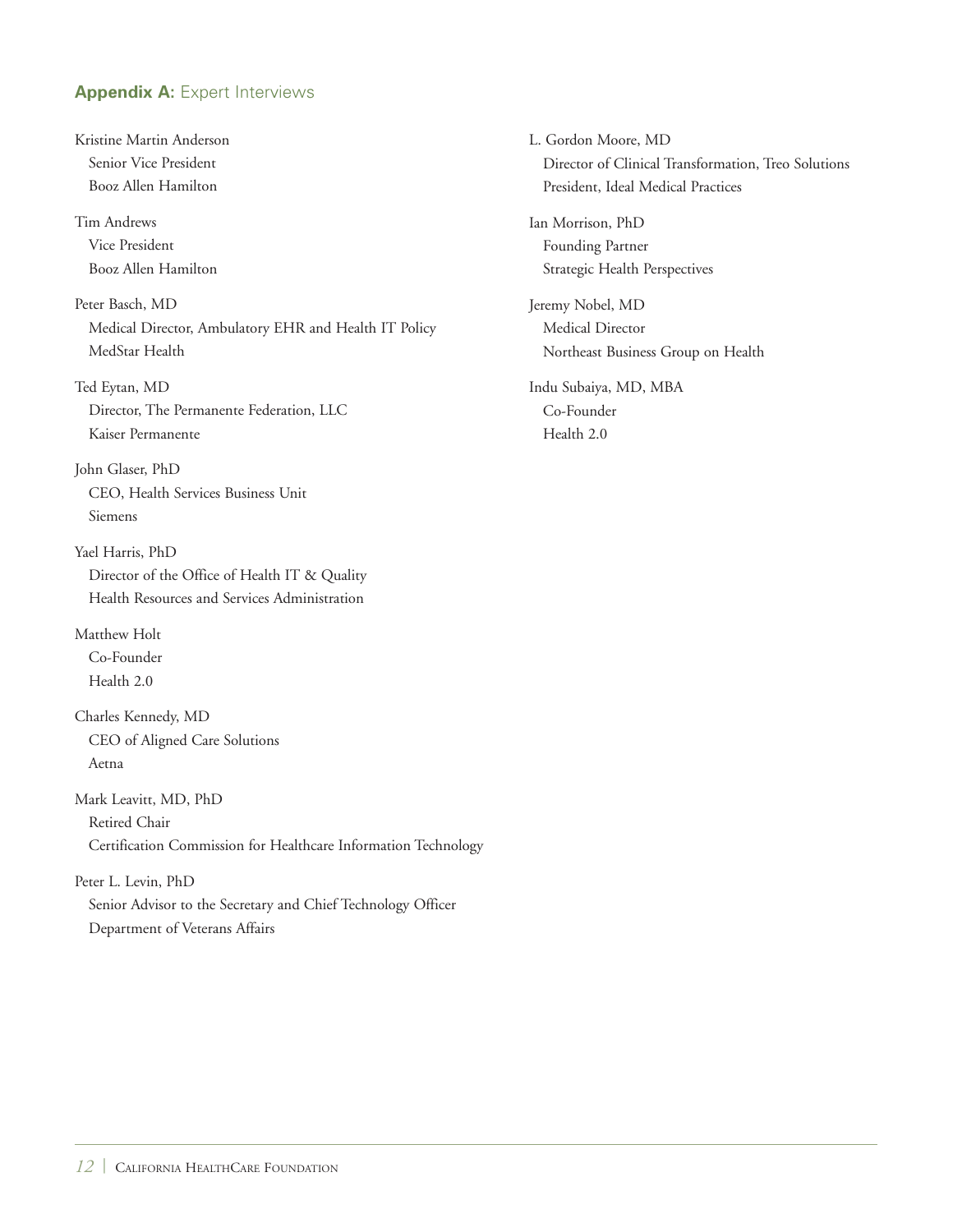## **Appendix B:** Summary of Stage 2 and Stage 3 of Meaningful Use

According to CMS, the optional objectives under the EHR incentive program stage 1 will be required under stage 2, and thresholds and exclusions will be re-evaluated for all measures.<sup>17,18</sup> Final stage 2 requirements are anticipated in mid-2012 and implementation in 2013.

The stage 2 recommendations are based on the five domains, or priorities, created in stage 1, including: (1) improve quality, safety, efficiency, and reduce health disparities; (2) engage patients and families in their care; (3) improve care coordination; (4) improve population and public health; and (5) ensure adequate privacy and security protections for personal health information.<sup>19</sup>

The same process for developing stage 1 and 2 will be used to develop stage 3 criteria, including heavy reliance on public comments.20 The stage 3 requirements are expected to focus on enabling specialists to potentially qualify for meaningful use incentive payments, and on ensuring that meaningful use measurements align with other federal programs, such as the Medicare Shared Savings Program and the National Strategy for Quality Improvement in Health Care. Stage 3 implementation is expected in 2015.